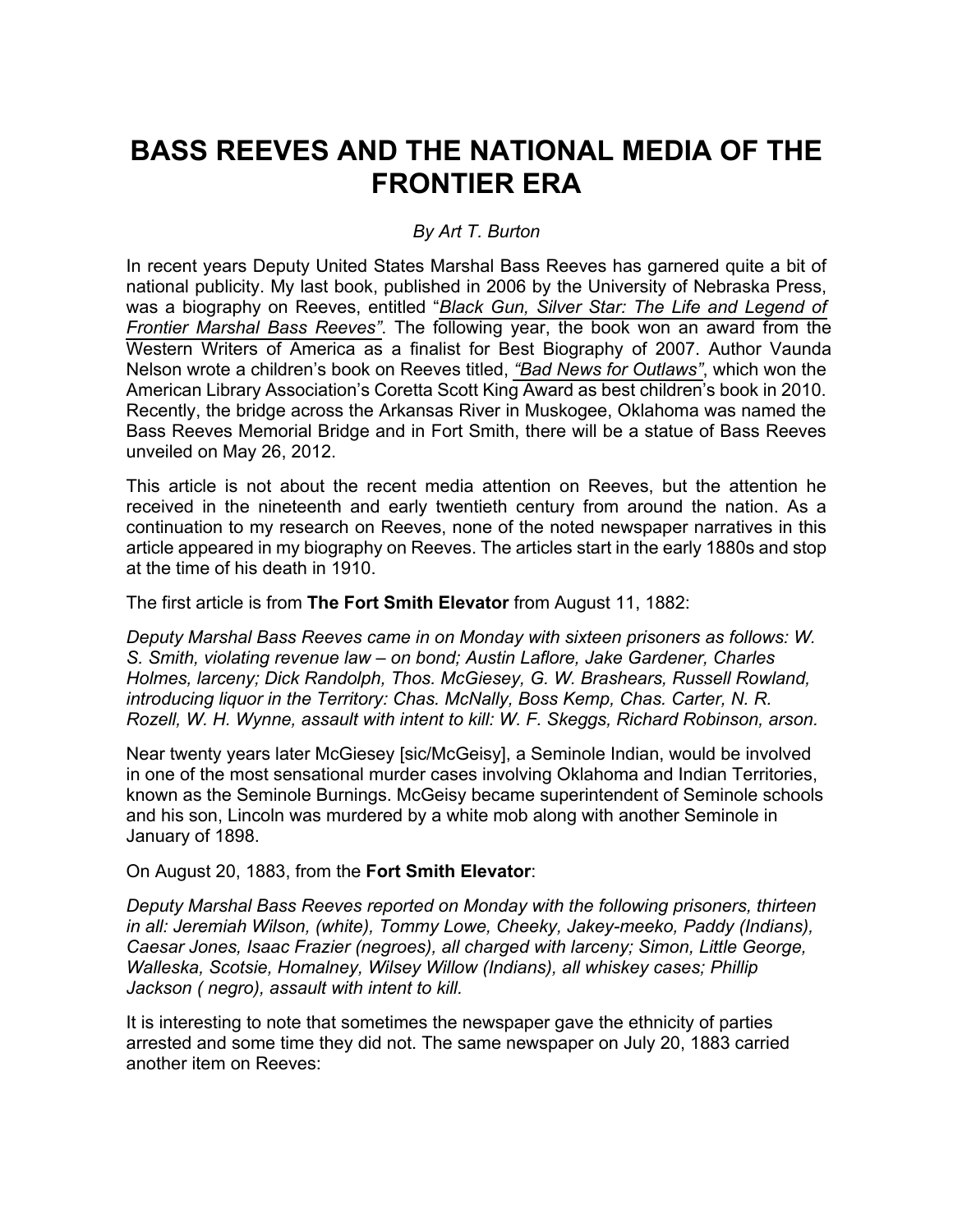*W. T. Haynes, a white man, was lodged in jail Wednesday by deputy Bass Reeves. He was caught as he was crossing the river with some two gallons of alcohol and whiskey in his saddle bags which he had purchased in this city*

St. Louis, Missouri was a major gateway city to the American west in the nineteenth century. A newspaper from that city called **The St. Louis Globe Democrat** carried a story on Reeves police work on February 3, 1884:

### *Captured in the Indian Territory*

*Fort Smith, Ark., February 2 – Deputy United States Marshal Bass Reevis [sic/Reeves] came in this morning with twelve prisoners from the Indian country. Among the number*  was John Black, charged with the murder of Arthur Hancock in the Chickasaw Nation, *on Christmas. He had a partial hearing before the United States Commissioner this afternoon and his case was continued till Monday, when it will likely receive the attention of the Grand Jury, which meets Monday morning.*

Back in Arkansas, **The Fort Smith Elevator** carried a story on Reeves on February 29, 1884, which read:

## *Horse Thief Jailed*

*On Monday last Robert Landers and Bill Wilson were arrested in this city by Deputy Marshals Wilson and Reeves, assisted by Charlie Leflore, of the Indian police. Landers has been here about three weeks, and was recognized by Leflore as a man who had stolen some horses at Gainesville, Texas, about six weeks ago, and for whom the Texas Stock Association offers a large reward. Leflore says he is one of a gang of thieves and robbers who have committed depredations in the Indian Territory, Texas and Missouri for some time. He recently robbed a man near Cherokee Town of \$120, and is said to be one of the gang who robbed the telegraph operations at Colbert Station a short time since. One of his pals was arrested a few days ago in the Nation and told of some of the plans of the gang, one of which was to rob Alex. McKinney, who lives between Stringtown and Atoka. Landers will likely be taken to Gainesville, the authorities there having been telegraphed to. He sold a horse at Van Buren a few weeks ago…*

Undoubtedly the deputy identified as Wilson in the above article was Floyd Wilson who worked with Reeves on numerous occasions during the 1880s. Wilson would later be killed in the 1890s by the famous bank robber Henry Starr. Charles Leflore also had a celebrated law enforcement career and would later become the Captain of the United States Indian Police headquartered at Muskogee. Leflore was one of the most famous Indian lawmen of the frontier era. The following article from **The Elevator** on April 25, 1884, discusses Wilson and Reeves working together:

*Deputies Reeves and Wilson came in Wednesday with the following prisoners: James Greeson, assault with intent to kill; Eleck Bruner, Aaron Sancho and Hotabisy, larceny; Crolsey Fixico, Tobey Hill, Golmo Jessee, Wiley Hawkins, Noah, Charley Jones, Amos Hill and G. H. Brewer, introducing spirituous liquors. One of the prisoners who was severely wounded while resisting arrest had to be left in the Territory, a physician saying that to move him would endanger his life.*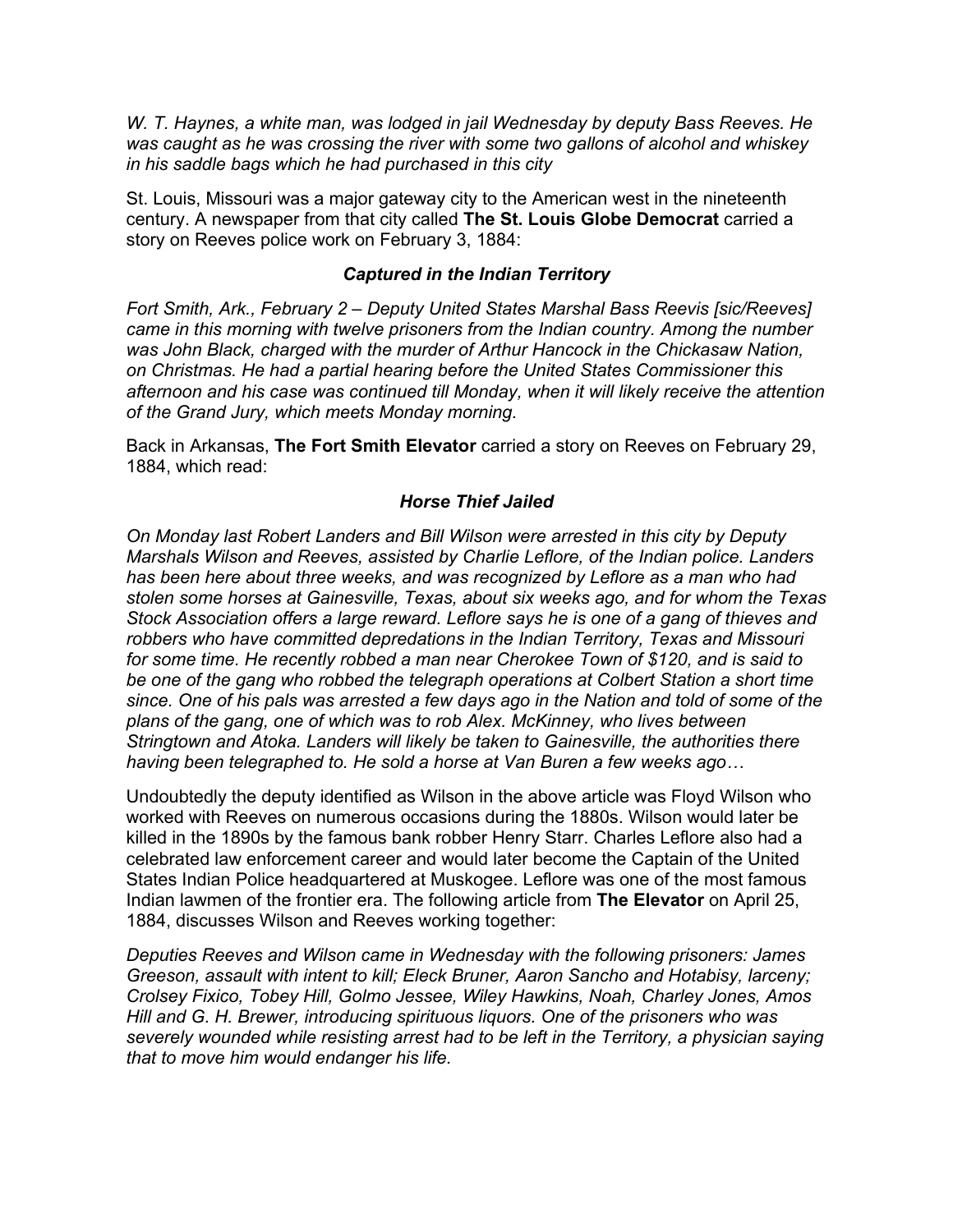The newspaper in the capital city of Arkansas, Little Rock, **The Daily Arkansas Gazette**, carried a short item on Reeves on April 25, 1884:

#### *Prisoners Arrive*

*Fort Smith, Ark., April 24 – …Deputy Marshal Bass Reeves brought in twelve prisoners from the Indian Territory yesterday charged with various offenses.*

**The Daily Arkansas Gazette** wrote about Reeves later in the year on September 2, 1884:

## *A Good Haul*

*Fifteen Prisoners Brought to Fort Smith from the Nation*

*Fort Smith, Sept. 1 – Deputy Marshal Bass Reeves came in this afternoon with fifteen prisoners , two of whom Chub Moore and Hanna, are charged with murder. Chub was severely wounded in the leg at the time of arrest, on the 7th of August, but nevertheless was hauled down here a distance of about 265 miles, lying on his back on a mattress, and stood the trip very well. He was at the head of a gang of men who hung a negro about two years ago, who was charged with having attempted to commit a rape. On the trip Reeves killed one Frank Buck in self-defense. Buck was charged with larceny.*

**The St. Louis Globe Democrat** newspaper carried an article concerning the same trip into the Indian Territory made by Reeves and his posse on September 6, 1884:

## **A Disabled Desperado**

*Ft. Smith, Ark., September 5 – Chub Moore, the Indian desperado who was brought in last Monday by Deputy Marshal Reeves, and who was severely wounded in the thigh on August 7 by the officer who made the arrest, is now in a precarious condition in the United States Jail, and the jail physician has decided to amputate his leg near the hip. The operation will be performed tomorrow at 12 o'clock. Chub is charged with murder.*

Chub Moore had been arrested by Reeves and his posse in the Chickasaw Nation. He had a warrant for murder for leading a lynch mob that killed a young African American. Chub Moore died in the Fort Smith federal jail.

**The Daily Arkansas Gazette** of Little Rock wrote the following byline on Reeves on March 10, 1885:

#### *Fort Smith, March 9 – …Criminal Notes*

*Deputy United States Marshal Bass Reeves came in on Saturday with thirteen prisoners from the Indian country. Eleven of them were Indians, one a white man and one a negro. The latter gave bond. Eleven of them are charged with introducing and selling whiskey in the nation, one with murder, and one with larceny. The one charged with murder is an ignorant, uncouth Indian boy, who says he is only 13 years old, but is probably 17 or 18. This invoice swells the number in jail to 106.*

**The St. Louis Globe Democrat** on October 27, 1885, carried an in-depth article on the men Reeves captured:

## *A Batch of United States Prisoners*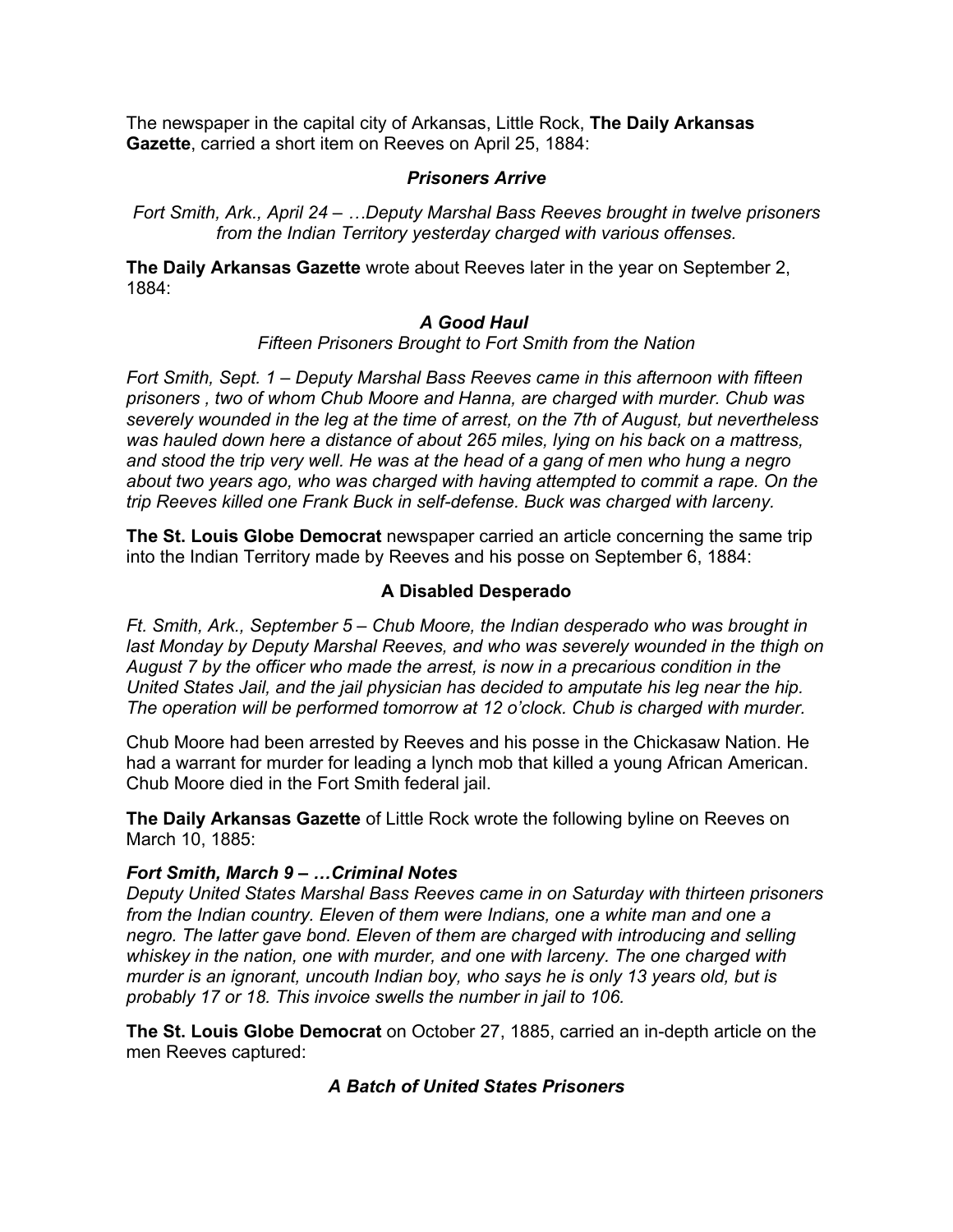*Fort Smith, Ark., October 26 – Deputy United States Marshal Bass Reaves [Reeves] came about dark tonight with seventeen prisoners from the Indian Territory, all of whom*  were lodged in the United States Jail. Among them is Hens Hosey, a white man well *known all through the district, who is charged with murder of Mitchell Collins, a Creek Indian, on the 11th of March last. Hens claims that Collins stole his horse, and he followed and killed him in recovering the animal.*

*One Delderick is a white man, and is charged with the murder of a Creek Indian in the Choctaw Nation on the 7th of September last in a manner that places his neck in jeopardy. It is said that the Indian seduced the daughter of Delderick, and that Delderick slipped up to a lot at night when his victim was attending to some stock and shot him down without warning.*

*John Robinson is charged with assault with intent to kill, while Robert Johnson, Wiley Kelly, Colbert Lasley, and an old man named Crump are charged with larceny. The others are all for introducing and selling whiskey in the Indian country. There are now nearly 100 prisoners in jail here, notwithstanding twenty-nine were taken to Detroit last week. Thirty-two of them are awaiting trial for murder.*

**The Daily Arkansas Gazette** from Little Rock, Arkansas, on October 28, 1885, discussed the same trip made by Reeves:

## *The Border City*

*Seventeen Prisoners from the Indian Territory Lodged in Jail*

*Fort Smith, Oct. 27 – Deputy United States Marshal Bass Reeves returned late last night to the United States jail with seventeen prisoners, the fruits of a five weeks trip in the Indian Territory. Two of them Hens Posey and one Deidrick, both white men, are charged with murder…*

In 1891, another St. Louis newspaper, **The St. Louis Republic**, printed a story concerning Reeves on February 11:

#### *An Outlaw's Hiding Place*

*Tahlequah, I.T., Feb. 10 – The report that Bass Reeves, a negro deputy United States marshal, had been killed by the Cherokee desperado, Ned Christy, who lives 16 miles northeast of this place, is without foundation. At the time of the reported killing Reeves was not in the Cherokee Nation. Christy, the desperado, is still at large, remaining a portion of his time at the "old fort," his place of refuge. This place, where Christy has hidden, is located in a dense forest amid briars and low shrubbery. The "old fort" is made of logs, roughly hewn, and resembles an old bear trap, with port holes and without doors. The outlaw has a fine collection of "curs," and at the rustling of leaves they made an unearthly noise, which can be heard a long distance. A man cannot be found in the Christy settlement who would tell a word of the outlaw's whereabouts.*

By the 1890s, even the Texas newspapers began to write stories about Reeves exploits in the Indian Territory. A good example is the following story from **The Fort Worth Gazette**, from Fort Worth, Texas on June 17, 1891:

## *A Good Batch of Prisoners*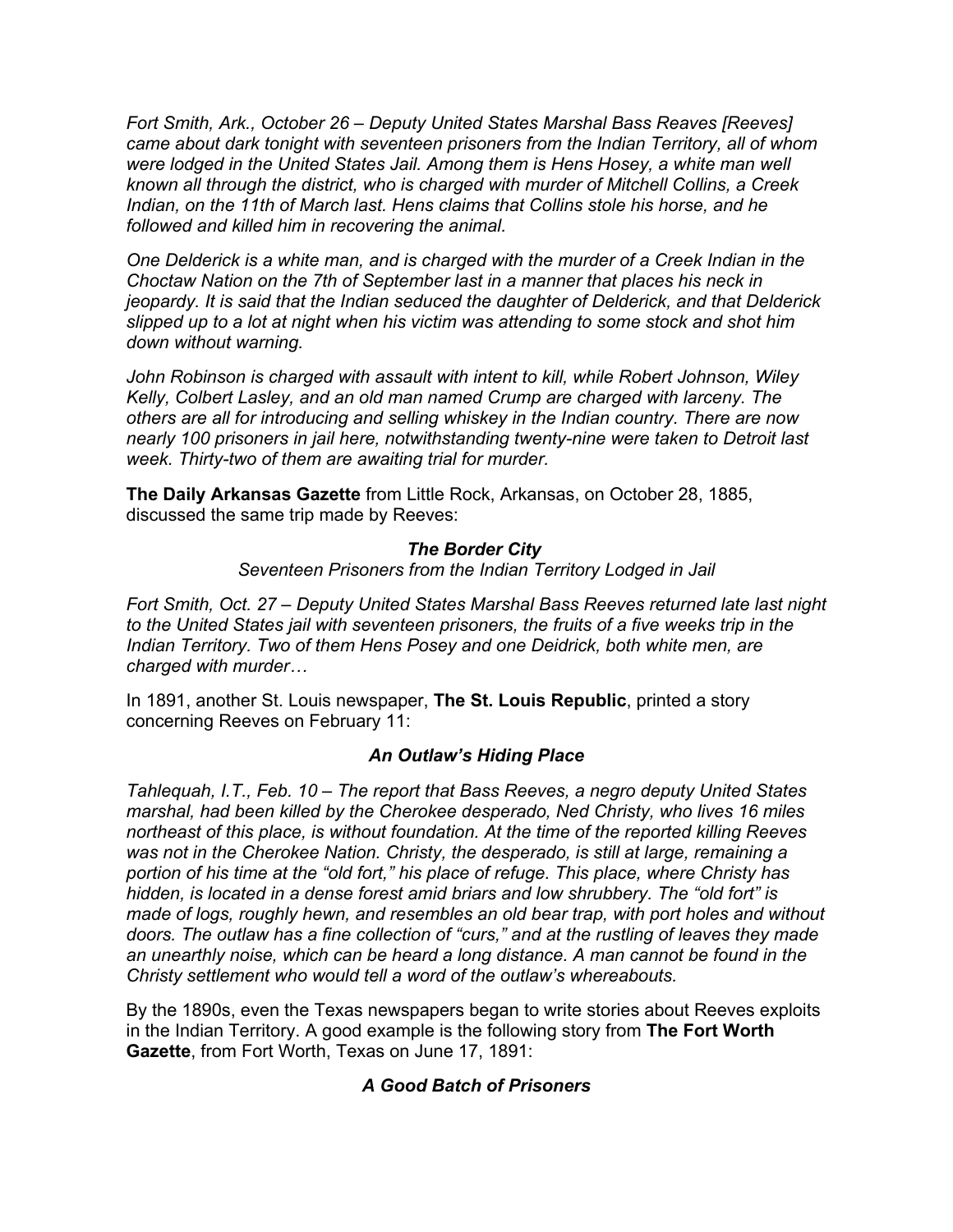*Eufaula, I.T., June 16 – Deputy Marshal Boss [Bass] Reeves passed through Eufaula today with nine prisoners for the Fort Smith court. There were three white men, three Indians, two negro men, and one negro woman; names and crimes as follows. Ugly Bear, murder, whiskey peddling, and horsestealing; John Simmons murder; One McDonnell, murder; One Custer, murder; William Evelina Hawkins, larceny; Phillip Cyrus, introducing and selling whiskey; Sam Lasley, introducing and selling whiskey. Ugly Bear is an all-around desperado, who has for years eluded the law and terrorized all classes of people in the Indian country west of here. He is wanted to answer several charges of murder, horse theft, and whiskey peddling, and other crimes in both the United States and Indian courts. The Eufaula judicial district alone has a reward of \$400 offered for him. His partner, John Simmons, ranks pretty closely on to him in bloody and lawless deeds.*

*Joe Spencer, charged with murder, used to be a preacher, and yet has preacher spells sometimes. Last year he humbugged the citizens of Okmulgee by initiating them into a supposed order of Masonry. He instituted a lodge there, and, for \$15 a candidate, put them through the first degree, promising to come back in a few weeks to give them the other degrees. He never showed up again, and when his Okmulgee Masons began to make signs at the genuine Masons they were thought to be crazy or drunk.*

*Boss [Bass] Reeves is the most successful marshal that rides in the Indian country. He is a big ginger-cake colored negro, but is a holy terror to the lawless characters in the west. About every other month he makes a trip west, and after a few days passes back through with from one to two wagons of prisoners to Fort Smith. It is probable that in the past few years he has taken more prisoners, from the Indian Territory, than any other officer.*

**The Daily Arkansas Gazette** of Little Rock covered an incident of Reeves' outstanding police work on June 21, 1891

## *A Bad Gang Broken Up*

*Fort Smith, June 20 – Deputy United States Marshal Bass Reeves came in this afternoon with nine prisoners, among them William Wright, a negro, charged with the murder of his own father in the Creek Nation about a year ago. Wily Bear and John Simmons, Creek Indians, wanted for the murder of Deputy Marshal Phillips and his posse; two white men named McDonald and Cords, charged with killing a negro a few weeks ago. Wiley [sic] Bear is also wanted in the Creek Nation for murdering a woman, and for several cases of horse stealing. He is the last of notorious Wiley Barnett gang, and the Creek authorities offer \$400 reward for him.*

The notorious Indian gang alluded to in the above article was not the Wiley Barnett gang but the Wesley Barnett gang.

The major city in Texas in the late nineteenth century was Galveston. On August 26, 1892, Reeves exploits were covered by **The Galveston Daily News**:

#### *Old Man Horribly Abused.*

*South McAlester, I.T., Aug. 25. – Parties in from the vicinity of Leador[Leader], I.T., report a deplorable outrage upon an old man residing there which may result fatally. J.*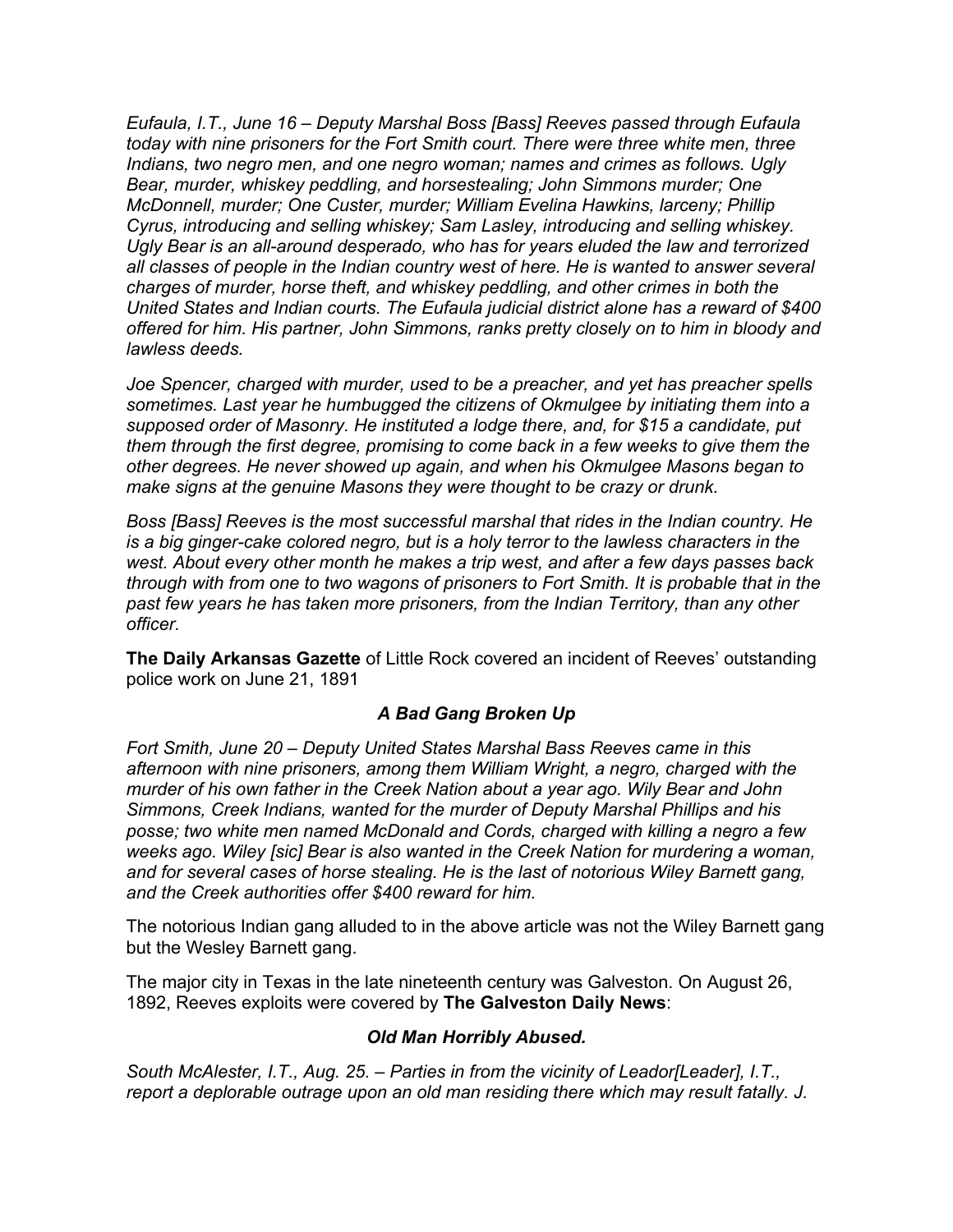*Lyons, who is some 60 years of age, was generally supposed to be possessed of some money on account of his thrifty and frugal habits. On Friday of last week, Lyons was accosted by a young person named Billy the Kid and his money demanded, failing to produce which he was horribly maltreated, dragged some distance from home and finally struck upon the head and left for dead. He lay out in the broiling sun from Friday until Sunday, when he was found and cared for, and it though that there is a bare chance for his recovery. Deputies from Fort Smith were placed in possession of the facts and Deputy Bass Reeves has succeeded in capturing the Kid*

The above article notates an outlaw named Billy the Kid, this was not the Billy the Kid of New Mexico fame who had been killed by the time this incident occurred.

About ten years later, we find Reeves being covered by one of the most famous and long serving newspapers in Texas history, **The Dallas Morning News** on May 21, 1902:

#### *Brought Twenty – Four Prisoners*

*Men Charged with Participation in Braggs Race War Arrested.*

*Muskogee, I.T., May 20 – Deputy United States Marshals Adams and Reeves came in from Braggs today with twenty-four prisoners who are charged with taking part in the race war. The fifteen white men are: Henry Steel, Tom Hull, Alex Fryer, John Nicholson,*  John Luman, J. W. Hart, S. Foy, Jon Lovett, Bill Nixson, Ed Guinn, Frank Lambert, *Willard Smith, Bill Watkins, George Kirk, and E. M. Kirkpatrick. The negroes are: William Richard, Henry, Ed, and Dave Thompson, Sam and Jesse Roach, Gus Williams, Richard Parker, and Joe Matthews.*

*The deputies made the arrests without resistance. All prisoners were bound over and will be tried in the United States Court tomorrow.*

The same Dallas, Texas newspaper carried a story involving Reeves on June 29, 1906:

*Muskogee, I.T., June 28 – Twenty men who were sentenced to the penitentiary at Fort Leavenworth were taken to the penitentiary last night. They were in charge of Chief Deputy Marshal E. H. Hubbard, assisted by George Ledbetter, Theodore Stidham, J. H. Long, Bass Reeves, and Richard Wood.*

*The above trip undoubtedly gave Reeves a chance to visit his son; Bennie was doing time in Leavenworth, Kansas, federal prison for murder at that time. Bennie had been arrested in Muskogee by his father for domestic murder in 1902.*

After Oklahoma statehood, the major town in southwest Oklahoma became Lawton; its newspaper wrote an article concerning Reeves. This item came from **The Lawton Constitution Democrat** on March 10, 1908:

#### *Former Negro Deputy a Policeman*

*Muskogee, Okla., Jan. 3. – Former Deputy United States Marshal Bass Reeves, a giant negro, who was in many battles with outlaws in the wild days of Indian Territory and during Judge Parker's reign at Fort Smith, is on the Muskogee police force. Reeves was twice tried for murder while he was an officer. He is now over 70 years old and walks with a cane. A bullet in his leg received while in the government service gives him*